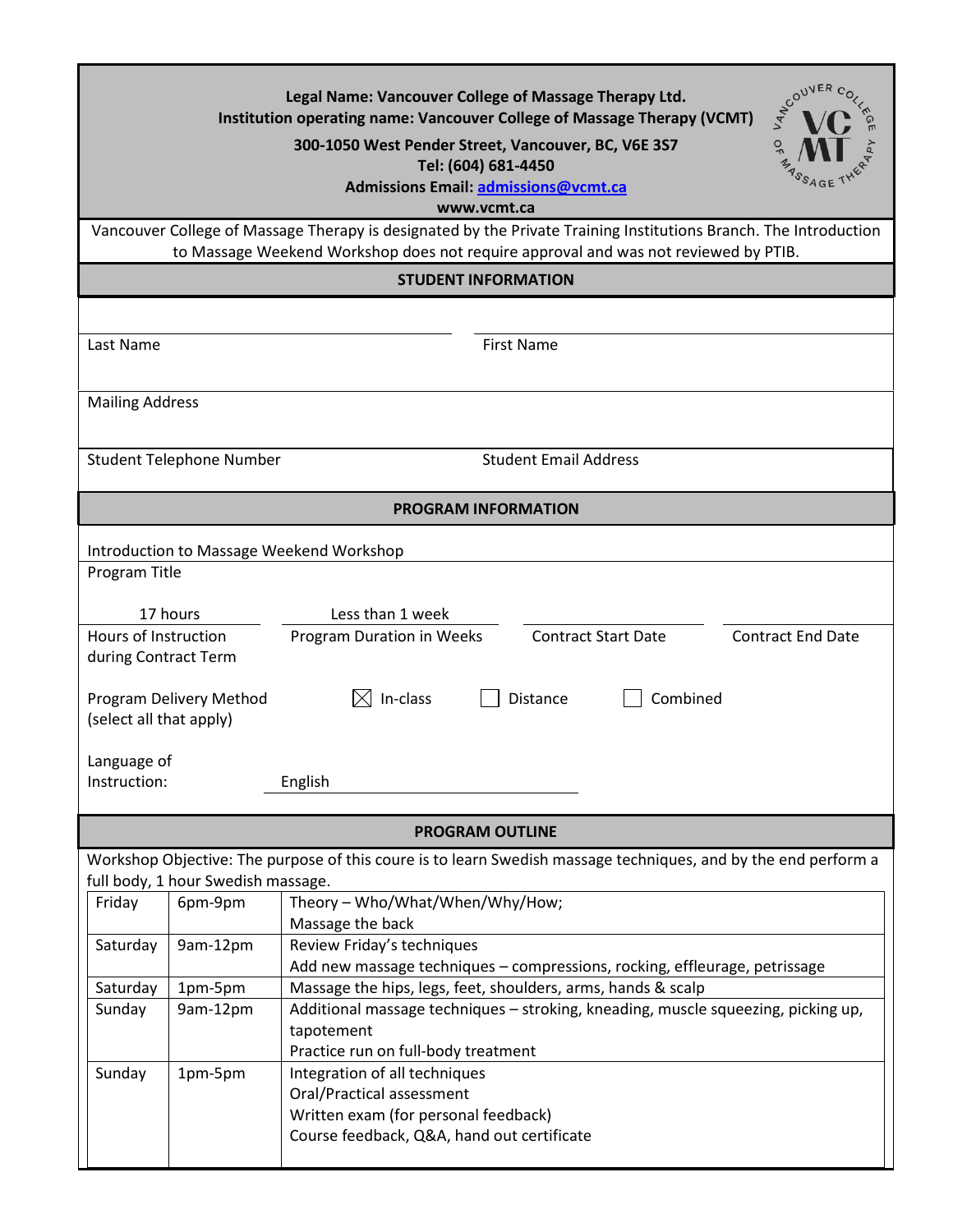| <b>PROGRAM COSTS</b>                                                                                                                                                                                                                                                                                                                                                                                                                                                                                                                     |              |  |
|------------------------------------------------------------------------------------------------------------------------------------------------------------------------------------------------------------------------------------------------------------------------------------------------------------------------------------------------------------------------------------------------------------------------------------------------------------------------------------------------------------------------------------------|--------------|--|
| Total tuition payable during contract term                                                                                                                                                                                                                                                                                                                                                                                                                                                                                               | $$325 + tax$ |  |
| <b>TOTAL PROGRAM COST</b>                                                                                                                                                                                                                                                                                                                                                                                                                                                                                                                | \$341.25     |  |
| Payment is due upon registration in order to secure a seat in the course                                                                                                                                                                                                                                                                                                                                                                                                                                                                 |              |  |
| <b>REFUND POLICY</b>                                                                                                                                                                                                                                                                                                                                                                                                                                                                                                                     |              |  |
| \$100 is non-refundable. Students are entitled to a refund of the remaining amount if they notify the school of<br>their withdrawal no less than 1 week prior to the workshop start date.                                                                                                                                                                                                                                                                                                                                                |              |  |
| <b>PAYMENT OPTIONS</b>                                                                                                                                                                                                                                                                                                                                                                                                                                                                                                                   |              |  |
| Credit card payment can be made on this form or over the phone at 604-681-4450 ext. 308. If paying over the<br>phone, please indicate on the form, and please wait until VCMT confirms that the registration form has been<br>received and there is availability in that workshop.                                                                                                                                                                                                                                                       |              |  |
| Visa                                                                                                                                                                                                                                                                                                                                                                                                                                                                                                                                     |              |  |
|                                                                                                                                                                                                                                                                                                                                                                                                                                                                                                                                          |              |  |
| CVV:                                                                                                                                                                                                                                                                                                                                                                                                                                                                                                                                     |              |  |
| <b>PRIVATE TRANING INSTITUTIONS BRANCH</b>                                                                                                                                                                                                                                                                                                                                                                                                                                                                                               |              |  |
| The program listed in this student enrolment contract does not require approval by the Private Training<br>$\bullet$<br>Institutions Branch of the Ministry of Advanced Education and Skills Training. As such, PTIB did not review<br>this program.<br>Students may not file a claim against the Student Tuition Protection Fund in relation to this program.<br>This institution is certified by the Private Training Institutions Branch (PTIB). For more information about<br>PTIB, go to www.privatetraininginstitutions.gov.bc.ca. |              |  |
| <b>STUDENT SIGNATURE</b>                                                                                                                                                                                                                                                                                                                                                                                                                                                                                                                 |              |  |
|                                                                                                                                                                                                                                                                                                                                                                                                                                                                                                                                          |              |  |
| <b>Student Signature</b>                                                                                                                                                                                                                                                                                                                                                                                                                                                                                                                 | Date Signed  |  |
| Signature of Parent or Legal Guardian (if required)                                                                                                                                                                                                                                                                                                                                                                                                                                                                                      | Date Signed  |  |
| <b>INSTITUTION SIGNATURE</b>                                                                                                                                                                                                                                                                                                                                                                                                                                                                                                             |              |  |
|                                                                                                                                                                                                                                                                                                                                                                                                                                                                                                                                          |              |  |
| Signature of Institution Representative                                                                                                                                                                                                                                                                                                                                                                                                                                                                                                  | Date Signed  |  |